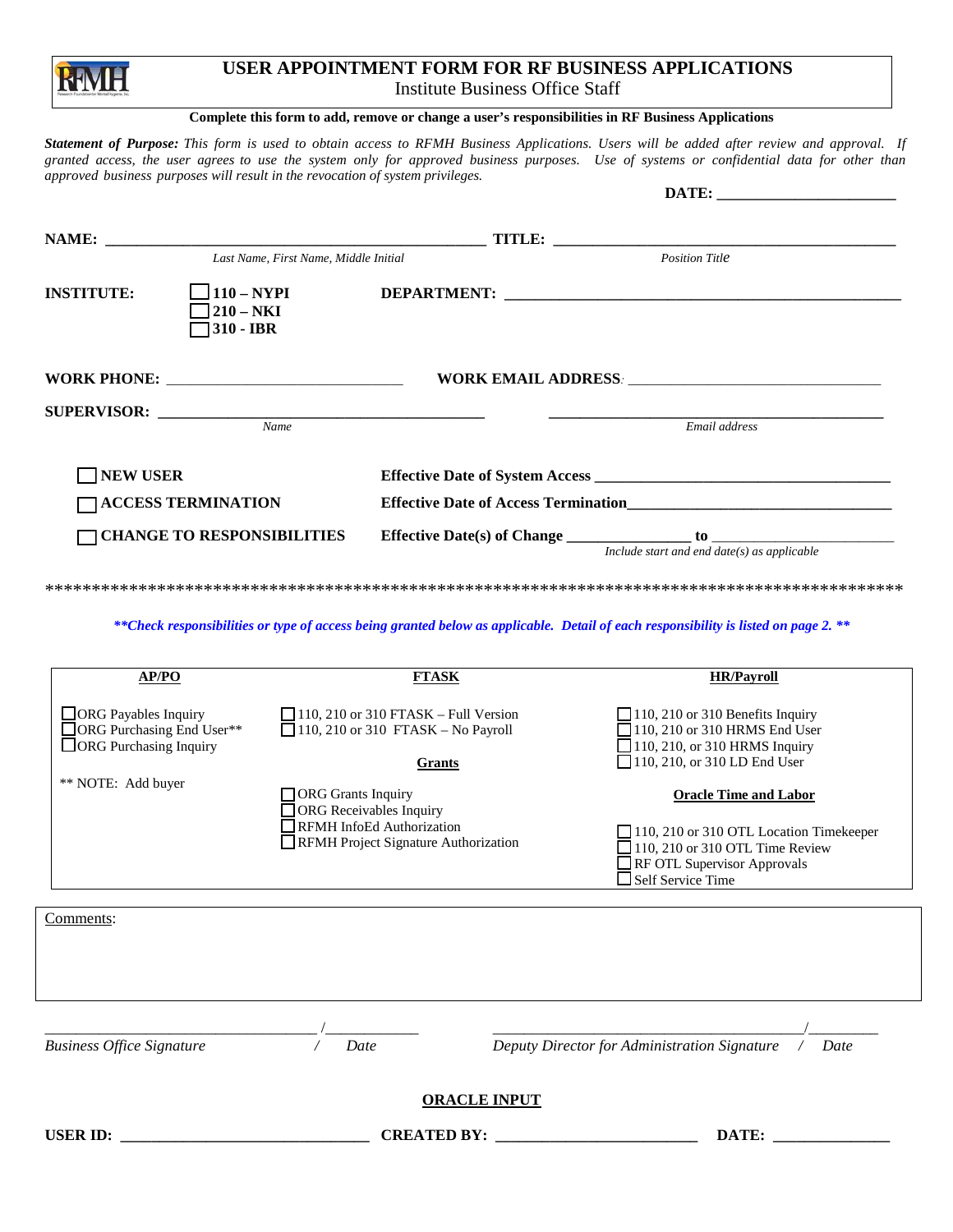## *Detail of Responsibilities*

| AP/PO/GL                      |                                                                                                          |  |
|-------------------------------|----------------------------------------------------------------------------------------------------------|--|
| <b>ORG</b> Payables Inquiry   | Allows user to view info on payments, invoices and suppliers at a specific location.                     |  |
| ORG Purchasing End User       | Allows user to enter and maintain PO's, requisitions and supplier item catalog at a specific location    |  |
| <b>ORG</b> Purchasing Inquiry | Allows user to view information pertaining to purchase orders, requisitions, and suppliers at a specific |  |
|                               | location.                                                                                                |  |

| <b>FTask</b>         |                                                                                     |
|----------------------|-------------------------------------------------------------------------------------|
| FTask – Full Version | User has access to information on award budgets and expenditures including payroll. |
| FTask – No Payroll   | Same as FTASK – Full without payroll details.                                       |

| <b>Grants</b>                    |                                                                                                 |  |
|----------------------------------|-------------------------------------------------------------------------------------------------|--|
| <b>ORG</b> Grants Inquiry        | Allows user to view specific info on all Awards/Projects/Tasks. Includes Award/Project budgets, |  |
|                                  | expenditures and encumbrances for a specific location                                           |  |
| <b>ORG</b> Receivables Inquiry   | Allows user to view info on receipts and remittances on all grants.                             |  |
| <b>RFMH</b> InfoEd Authorization | Allows user to enter and maintain access to the RFMH InfoEd application.                        |  |
| <b>RFMH</b> Project Signature    |                                                                                                 |  |
| <b>Authorization Form</b>        | Allows user to enter and maintain signature authorization for projects.                         |  |

| <b>HR/Payroll</b>                |                                                                                                        |  |
|----------------------------------|--------------------------------------------------------------------------------------------------------|--|
| $110, 210, 310$ Benefits Inquiry | Allows user to view benefit info.                                                                      |  |
| 110, 210, 310 HRMS End User      | Allows user to maintain and view HR and payroll info including Labor Schedules at a specific location. |  |
| 110, 210, 310 HRMS Inquiry       | Allows user to view info about all employees including salary, date of birth, SS#, etc. for a specific |  |
|                                  | location.                                                                                              |  |
| 110, 210, 310 LD End User        | Allows user to enter and maintain labor schedules and process distribution adjustments for a specific  |  |
|                                  | location.                                                                                              |  |

| <b>Oracle Time and Labor</b> |                                                              |  |
|------------------------------|--------------------------------------------------------------|--|
| 110, 210, 310 OTL Location   | Location specific timesheet creation/modification and review |  |
| Timekeeper                   |                                                              |  |
| 110, 210, 310 OTL Time       | Location specific view only timesheet review                 |  |
| Review                       |                                                              |  |
| RF OTL Supervisor Approvals  | Supervisor timesheet review and approval                     |  |
| Self Service Time            | Employee timesheet entry and review                          |  |